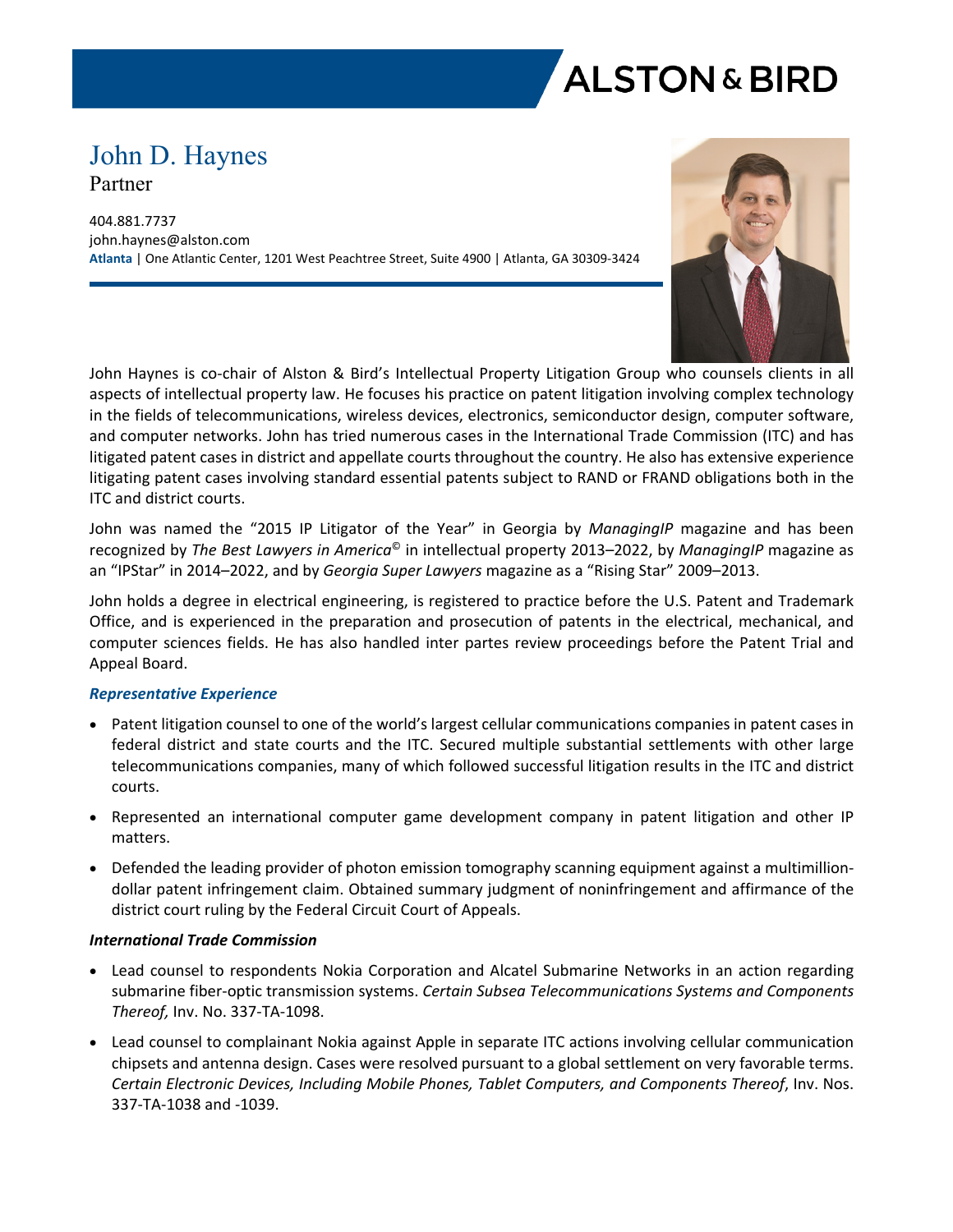

- Represented complainant Nokia in this offensive investigation brought against HTC Corporation and HTC America Inc. The six U.S. patents asserted covered a range of technologies used in portable communication devices. Due in part to a finding of infringement on two Nokia patents in Inv. No. 333-TA-847, a global settlement was reached. *Certain Portable Electronic Communications Devices, Including Mobile Phones and Components Thereof*, Inv. No. 337-TA-885.
- Represented respondent Nokia in this investigation brought by three InterDigital companies. InterDigital alleged infringement of seven U.S. patents that cover a range of wireless communication technology, but targeted Nokia with only three. The ALJ preliminarily determined that Nokia does not violate any of the patents at issue, and the commission affirmed three months later. *Certain Wireless Devices with 3G and/or 4G Capabilities and Components Thereof,* Inv. No. 337-TA-868.
- Represented complainant Nokia in this offensive action against HTC regarding accused infringement of nine separate Nokia patents that cover technology related to power consumption, data synchronization, signal compatibility, illumination, and other device features and functionality. The ALJ ruled that multiple HTC products infringed two of Nokia's patents. The two parties settled six months later. *Certain Electronic Devices, Including Mobile Phones and Tablet Computers, and Components Thereof*, Inv. No. 337-TA-847.
- Representing respondents Nokia Corporation and Nokia Inc. in an investigation brought by InterDigital Communications LLC. The ITC affirmed the ALJ's determination that Nokia does not infringe any of the patents asserted against it, and this decision was later affirmed by the Federal Circuit on appeal. We continue to represent Nokia in a parallel district court action. *Certain Wireless Devices with 3G Capabilities and Components Thereof*, Inv. No. 337-TA-800.
- Represented Nokia in patent infringement litigation against Apple over patents relating to computer and smart phone technology. *Certain Personal Data and Mobile Communications Devices and Related Software*, Inv. No. 337-TA-710.
- Represented Nokia in patent infringement litigation against Apple over patents relating to computer and smart phone technology. *Certain Mobile Communications and Computer Devices and Components Thereof*, Inv. No. 337-TA-704.
- Represented Nokia in a patent infringement dispute relating to second and third generation cellular technologies for data transmission and power control. *Certain 3G Mobile Handsets and Components Thereof*, Inv. No. 337-TA-613.
- Represented Nokia in a patent infringement dispute against Qualcomm involving 2G wireless standards. *Certain Telephone Handsets, Wireless Communication Devices, and Components Thereof,* Inv. No. 337-TA-578.

# *District Courts*

- Representing defendant Jamba Juice in an action involving the distribution of gift cards over the Internet. *Bartaga LLC v. Jamba Juice Company*, No. 2:14-cv-01349 (E.D. Tex.).
- Representing Dell and Sonicwall in this multidefendant action involving IEEE 802.11 chip designs from multiple chip manufacturers. Following a favorable Markman ruling, a consent judgment of noninfringement was entered, and the case is currently on appeal. *Northpeak Wireless LLC v. 3COM, et al.,*  No. 3:09-cv-00602 (N.D. Cal.).
- Represented Nokia in the defense of patent infringement claims of nine patents relating to speech coding and GSM technology. *WIAV Solutions LLC v. Motorola, et al.*, No. 3:09-cv-00447 (E.D. Va.).
- Represented Nokia in patent infringement litigation against Apple over patents relating to computer and smartphone technology. *Nokia Corporation v. Apple Inc*., No. 1:09-cv-00791 (D. Del.).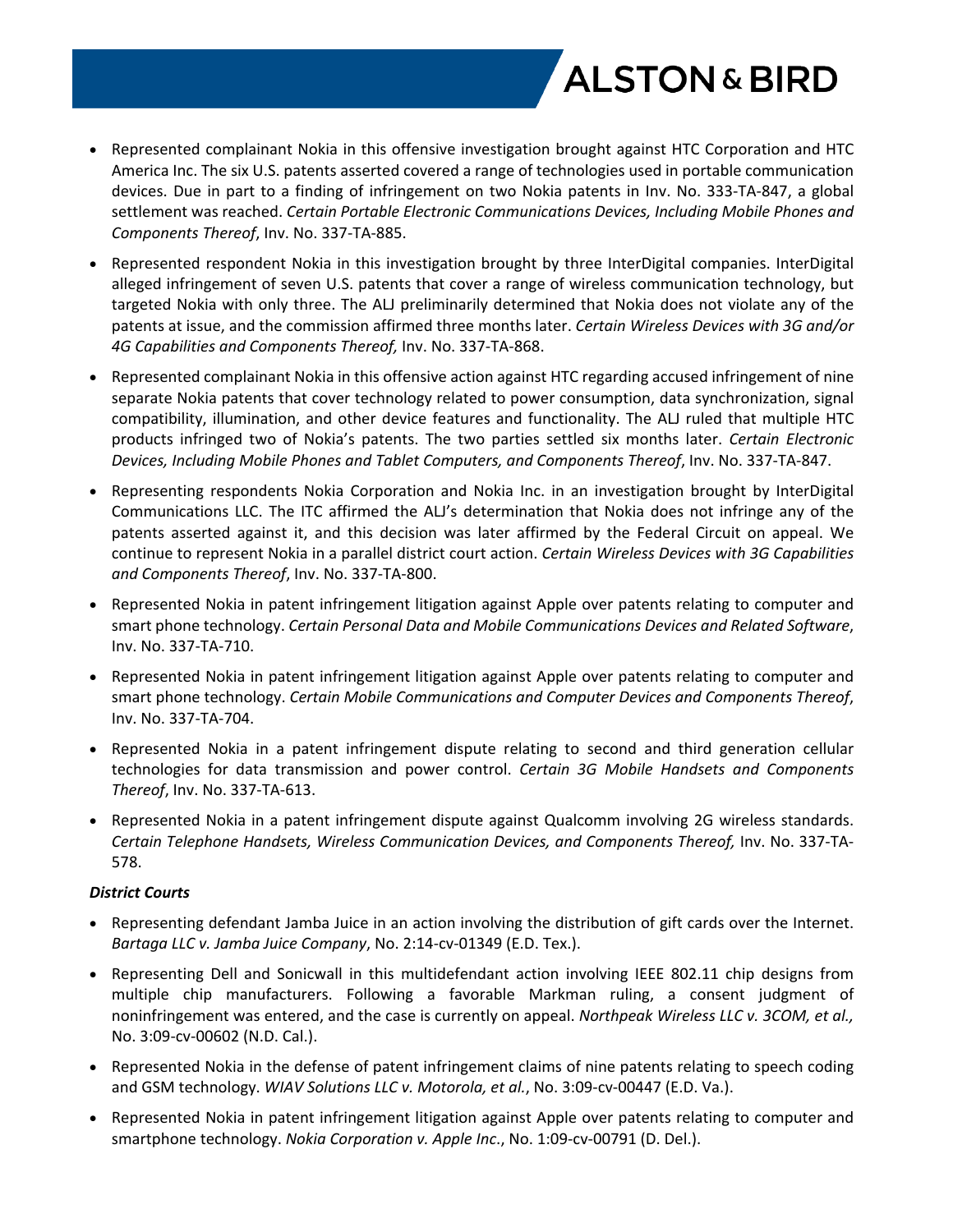

- Represented Nokia in a patent infringement dispute relating to second and third generation cellular technologies for data transmission and power control. *Nokia Corporation and Nokia Inc. v. InterDigital Communications Corporation and InterDigital Technology Corporation*, No. 1:05-cv-00016 (D. Del.).
- Represented Nokia in the defense of a claim for patent infringement relating to a cellular phone user interface. *SPH America LLC v. Apple Inc., et al.*, No. 1:09-cv-00776 (E.D. Va.).
- Represented Nokia in a patent infringement suit involving wireless mesh packet data networks. *WIAV Solutions LLC v. 3COM Corporation, et al.,* No. 5:09-cv-00101 (E.D. Tex.).
- Represented Nokia in a patent infringement suit involving code division multiple access technology. The case was transferred to the Southern District of California on the defendants' motion. *SPH America LLC v. Acer, et al.,* No. 1:09-cv-00740 (E.D. Va.).
- Represented Nokia in a patent infringement claim relating to cellular telephone antenna design. *DownUnder Wireless v. Nokia*, No. 2:09-cv-00206 (E.D. Tex.).
- Represented Nokia in patent infringement litigation relating to wireless distribution of contact information. *Aloft v. Nokia, et al.,* No. 2:08-cv-00099 (E.D. Tex.).
- Represented Gibson Guitar in patent infringement claims relating to the Guitar Hero series of video games. *Activision Publishing Inc. v. Gibson Guitar Corporation*, No. 2:08-cv-01653 (C.D. Cal.).
- Defended Nokia in patent infringement litigation relating to 2G wireless standards. *Qualcomm v. Nokia Corporation, et al.*, No. 2:07-cv-00111 (E.D. Tex.).
- Represented Nichiha in a patent infringement suit involving commercial siding products. *Nichiha USA Inc. v. CertainTeed Corp. and Saint-Gobain Materiaux de Construction S.A.S.,* No. 5:08-cv-00117 (M.D. Ga.).
- Defended CDI against claims of patent infringement relating to commercial fertilizers used in agriculture. *More Enterprises Limited Inc. v. Chemical Dynamics Inc.,* No. 8:05-cv-00641 (M.D. Fla.).
- Represented Visa and Target in a patent infringement suit involving electronic coupon distribution. *Softcard Systems Inc. v. Target Corporation and Visa U.S.A. Inc.,* No. 1:03-cv-03585 (N.D. Ga.).
- Obtained summary judgment of noninfringement on behalf of CTI in a case involving photon emission tomography. *The University of Texas M.D. Anderson Cancer Center v. CTI Molecular Imaging Inc.*, No. 3:03 cv-00228 (E.D. Tenn.).
- Represented NDCHealth and Per-Se Technologies in connection with a declaratory judgment action related to the electronic transfer of billing data. NDCHealth Corporation, et al. v. Billingnetwork Inc., No. 1:06-cv-00666 (N.D. Ga.).
- Represented Electrolux in defense of a patent infringement suit concerning components of clothes washers. Electrolux was granted summary judgment of invalidity on all claims, which the Federal Circuit affirmed in all respects. *Maytag Corporation v. Electrolux Home Products Inc., et al.*, No. 5:04-cv-04067 (N.D. Iowa).
- Represented Mohawk and affiliated companies in the defense of patent infringement litigation over carpet tiles; defendant's verdict rendered by jury following a three-week trial in Greenville, SC. *Milliken & Company v. Mohawk Industries, et al.,* No. 7:02-cv-03631 (D.S.C.).
- Represented Cisco in a patent infringement suit. *AudioFAX IP LLC v. Cisco Systems Inc.,* No. 1:01-cv-03369 (N.D. Ga.).
- Represented Diamond Power in a patent infringement suit involving nozzle designs used in commercial soot blowing operations. *Clyde Bergemann Inc. v. Diamond Power International Inc.,* No. 1:99-cv-01221 (N.D. Ga.).